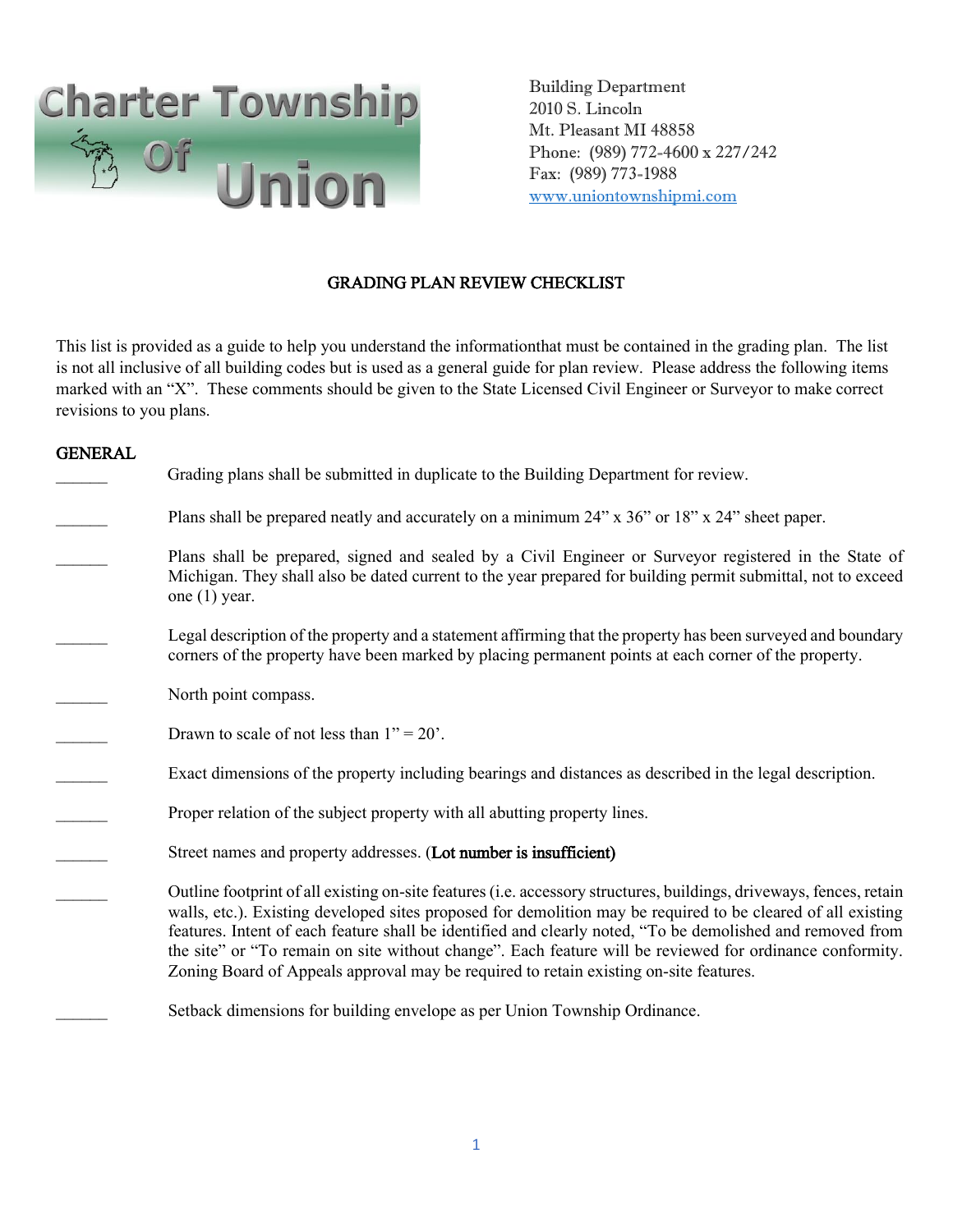## GRADING PLAN REVIEW CHECKLIST

#### ELEVATIONS

- \_\_\_\_\_\_ Proposed finished first floor elevations shall not exceed the average finished first floor elevations taken from the immediate adjacent homes to the proposed site for development. Both sides if available.
- \_\_\_\_\_\_ Proposed brick ledge elevations shall not exceed the average existing brick ledge elevations taken from the immediate adjacent homes to the proposed site for development.
- \_\_\_\_\_\_ Grading plan shall clearly identify extent of all proposed grad changes in relation to the existing established grade elevations and adjacent properties.
- \_\_\_\_\_\_ Proposed grade cut to allow for a "forced" walk-out basement, shall be properly designed and detailed to control its surface runoff by means of an independent drainage system separate from the building foundation drainage system. Independent mechanical sump pump or gravity system shall discharge into an approved location.
- Forced walkouts and/or daylight basements proposed for development will be reviewed individually to determine feasibility. Total cubic yards of soil proposed for cut and/or fill shall be shown on the proposed grading plan with section detail identifying top and bottom elevations and slope.
- Location of retaining walls with top and bottom elevations. Provide section detail of the proposed wall construction identifying material type and dimensions drawn to scale.
	- Elevations shall be based on U.S.G.S. datum. Benchmark locations for the work shall be indicated on the plan with its proper elevation.
		- Existing grade elevations shall be shown as 50 foot on center pegged elevations across the entire property and not less than 50 feet outside the perimeter of the property lines.
			- Proposed grade elevations shall be shown as 2 foot on center contour lines across the entire property. The proposed shall overlay the existing elevations.
				- \_\_\_\_\_\_ Proposed brick ledge elevations (PBL) shall be shown around the entire foundation perimeter footprint and at points of building corners.
				- Existing brick ledge elevations (EBL) shall be shown at corners of each existing principle building on adjacent properties to the site of proposed development.
			- Proposed finished floor elevations shall be identified (Finished first floor, finished basement floor and finished garage floor).
			- \_\_\_\_\_\_ Existing finish floor elevations of the existing principal building on site proposed to be demolished shall be shown.
			- \_\_\_\_\_\_ Existing finish floor elevations of each principle building on adjacent properties to the site proposed for development.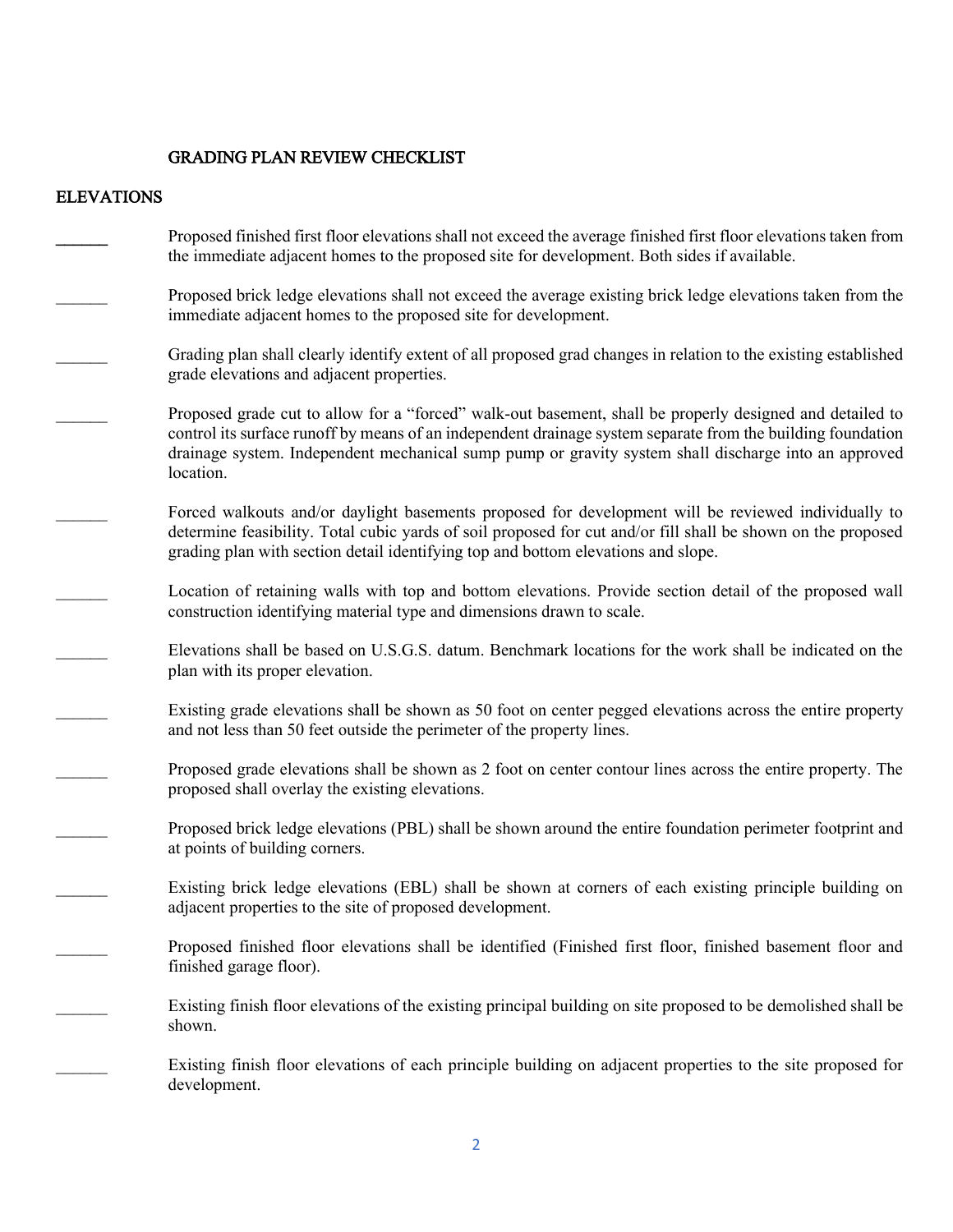Proposed foundation perimeter footprint dimensions properly corresponding with the proposed building foundation plan.

# GRADING PLAN REVIEW CHECKLIST

#### DRAINAGE

- In no way shall surface runoff be directed so as to adversely impact adjacent properties with a flooding condition. The grading plan should continue as far as a storm sewer outlet or other natural outlet point of discharge to assure proper control of surface runoff. Surface runoff shall be diverted to a storm sewer or other approved point of collection so as not to create a flooding condition.
- Swales, ditches, drainage easements, catch basins, pipes and/or other points to which surface runoff is to be directed and controlled. Centerline elevations, drainage direction arrows, pipe sizes with invert elevations shall be clearly identified.
- Lots shall be graded so as to direct surface runoff away from foundation walls. The grade away from foundation walls shall fall a minimum of 6 inches within the first 10 feet. Where lot lines, walls, slopes or other physical barriers prohibit 6 inches of fall within 10 feet, drains or swales shall be provided to ensure drainage away from the structure.
- \_\_\_\_\_\_ Driveway perimeter edge elevations shall show proper control of surface runoff protecting the building foundation and the adjacent properties from flooding. Driveways that are proposed to extend to a property line edge shall be designed so as to control runoff by means of a minimum 6 inch high curb with gutter, a driveway centerline swale or catch basin structured designed with a minimum 2 foot sump and pipe to direct runoff into an approved discharge location.
	- Sump pump and roof gutter downspout discharge locations. Maintain a minimum distance of 3 feet away from the building foundation and 20 feet away from a property line. Discharge shall be directed into an approved location (i.e. swale, pipe ditch line and/or storm sewer if available).

#### UTILITIES

- Location and sizes of all existing and/or proposed utilities underground and overhead including manholes, hydrants, water, sewer, storm, electric, gas, etc.
- Location and sizes of water and sewer connections into building foundation.
- Location and sizes of existing and/or proposed septic system and/or well.
- Location and widths of all existing and/or proposed rights-of-way and/or easements and all abutting streets and alleys.

## NATURAL FEATURES

\_\_\_\_\_\_ Existing natural features such as, watercourses, river, lake or stream, high waters edge elevation, wetland edge and flood plain base elevation shall be identified on the site plan. All-natural features shall be protected, identify on the site plan and denoting in the field the "Area of No Disturbance" including installation of a silt fence and establishment of a minimum 25-foot buffer zone. Flood plain base elevation. Natural Features and wetland edges shall be flagged on site for site inspection.